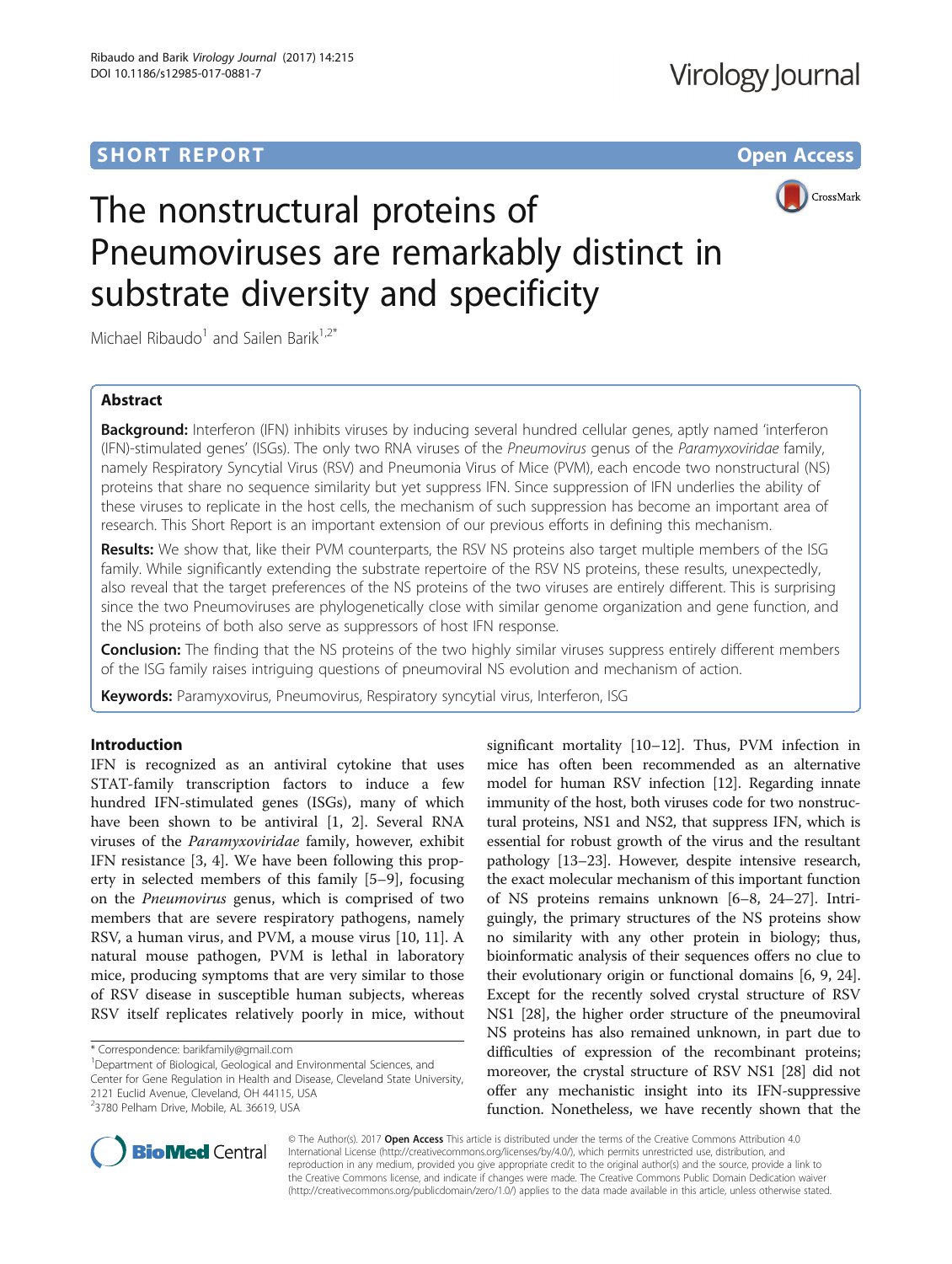<span id="page-1-0"></span>PVM NS proteins specifically degrade several mouse ISGs, namely IFITM1, TRAFD1 and ISG20 [[24](#page-5-0)]. At this point, we argued that a comparison between the NS proteins of the two pneumoviruses may shed light on their structure and function. Thus, we proceeded to test if the RSV NS proteins target any ISGs, and if so, whether they are same or different from those targeted by their PVM counterparts.

## Methods

Recombinant NS clones, cell culture, transfection and immunoblot assays have been published [[6](#page-5-0), [7](#page-5-0), [24](#page-5-0), [29](#page-5-0), [30](#page-5-0)] and the overall experiment followed our optimized procedure described previously [\[24](#page-5-0)]. In brief, codonoptimized NS1 and NS2 cDNA sequences were cloned in pCAGGS plasmid such that the proteins are expressed with FLAG tag at the amino terminus [\[6](#page-5-0)]. Construction of the HEK293 panel of tetracycline (Tet) inducible FLAG-tagged ISG cells and their culture conditions have been described in detail [[24, 29, 30](#page-5-0)]. The cells were grown in monolayer in Dulbecco's minimum essential media (D-MEM), supplemented with Lglutamine, tetracycline-free fetal bovine serum (Omega Scientific, Tarzana, CA; FB-15/100; 10%), penicillin (100 IU/ml), streptomycin (100 μg/ml), hygromycin (250 μg/ml) and blasticidin (5 μg/ml). At near confluency, the cells were transfected with 1.6 μg FLAG-NS1 or 0.8 μg FLAG-NS2 plasmid or both  $(0.8 \text{ μg}/0.8 \text{ μg})$ , using

Lipofectamine 2000 (Invitrogen/Life Technologies) following the manufacturer's protocol. The FLAG-ISG proteins were induced with Tet (1 μg/ml) 24 h after transfection, and after another 24 h, cells were harvested for immunoblot analysis. Total cell extracts were made, and the indicated FLAG-ISG and FLAG-NS proteins were detected using FLAG antibody (Sigma, SLBF6631/F1804) as primary antibody. GAPDH served as the loading control, detected by primary mouse antibody (Santa Cruz, sc-365,062). The HRP-conjugated secondary antibody was anti-mouse, raised in goat (Santa Cruz, sc-2031). HRP was developed by ECL reaction using Prime Western Blotting Detection Reagent (GE Healthcare) and detected in the LI-COR Odyssey Fc imaging system. The band intensities in the immunoblot images were quantified and analyzed by NIH ImageJ software, and graphs were drawn by Excel using average values and standard deviations. Multiple sequence alignment and the resultant cladogram were obtained by using Clustal Omega [\[31\]](#page-5-0).

## Results

To start with, we examined the effect of RSV NS proteins on six major human ISGs, and the immunoblot results are shown (Fig. 1). As described previously, the original tet-inducible ISG cell panel contained 25 different ISGs that are abundantly induced by IFN [\[29, 30](#page-5-0)]; from these, we chose to test six because of the better growth of the cells and robust Tet-inducibility. Out of



quantify the FLAG-NS proteins and residual FLAG-ISG proteins. The immunoblot (panel a), and a bar graph of the ISG band intensities on the blot, expressed as percent of the 'no-NS' amount (panel b), are shown. GAPDH served as internal control, to which the ISG intensities were normalized for the plot. In panel b, for all ISGs, bar 1 means NS1 only, bar 2 means NS2 only, bar 3 means both NS1 and NS2 were transfected. Each bar is average of three measurements with the standard deviation shown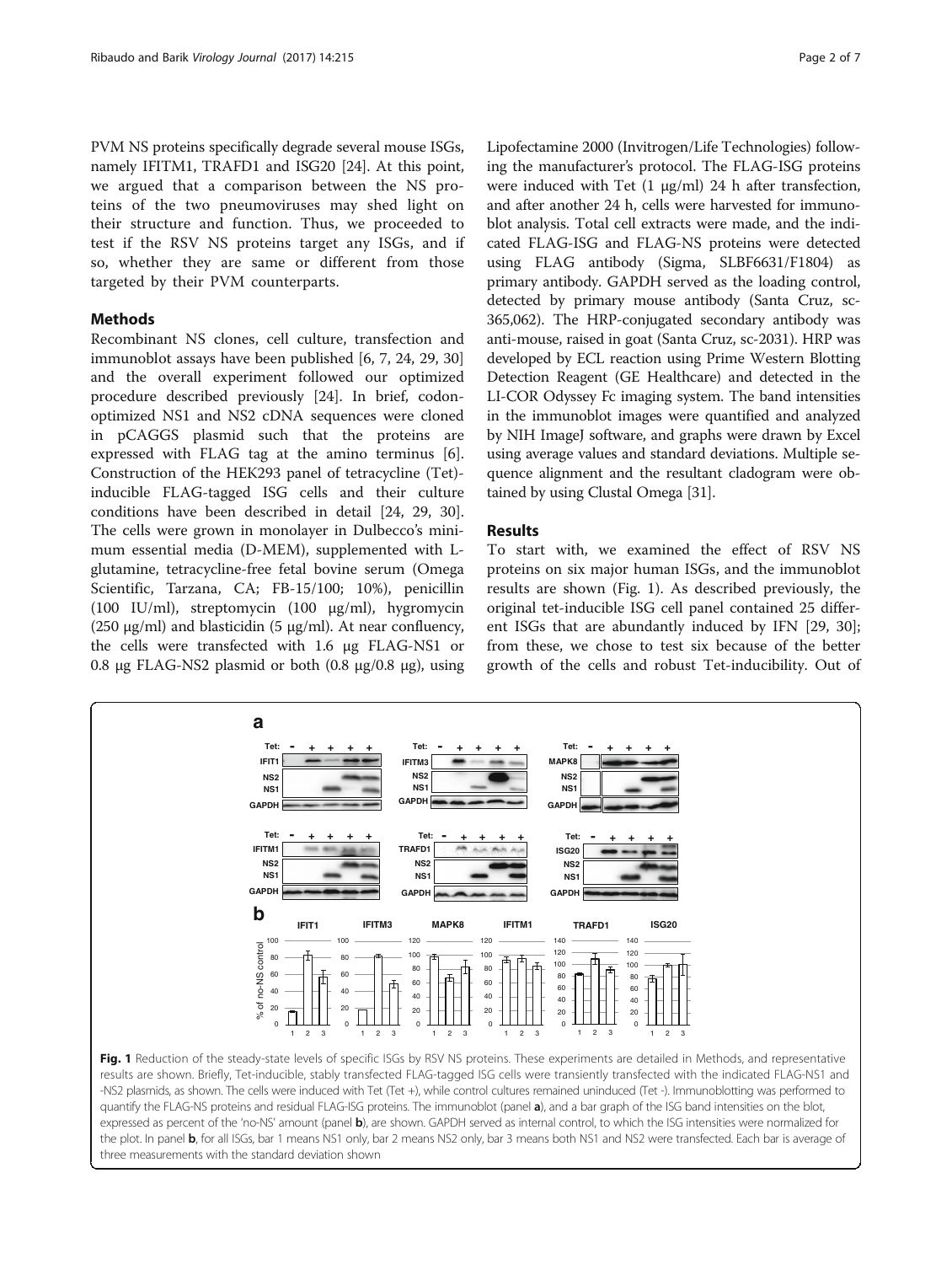the six ISGs tested, the RSV NS proteins reduced the steady-state levels of three, namely IFIT1, IFITM3, and MAPK8 (Fig. [1\)](#page-1-0), although NS1 and NS2 showed preferences, as clearly seen in Table 1.

Whereas IFIT1 and IFITM3 were preferentially targeted by RSV NS1, MAPK8 was a preferred target of NS2. The degree of reduction was also different such that NS1 lowered the steady-state levels of IFIT1 and IFITM3 by greater than 80%, but NS2 reduced MAPK8 levels only by a third. To our surprise, however, they had little or no effect on the human counterparts of the PVM NS substrates, i.e. IFITM1, TRAFD1 and ISG20. Whereas TRAFD1 and ISG20 showed a slight sensitivity to RSV NS1 (16% and 23% reduction, respectively), they were essentially fully refractory to RSV NS2. It is to note that the PVM NS proteins also preferred as well as shared their targets to various degrees. Regardless, it seems fair to assume that screening of the full set of >400 ISGs [\[2\]](#page-5-0) may lead to the identification of many more differential NS targets of PVM and RSV. We conclude that the full range of ISGs targeted by the pneumoviral NS proteins may be much broader than previously appreciated.

Given the differential substrate choice of the NS proteins of RSV and PVM, we wondered whether NS protein sequences had any common motif or domain that might shed light on their common function as IFN antagonists. To this end, we compared the conceptually translated amino acid sequences of the NS1 and NS2 proteins of RSV and PVM, in order to find even short regions of homology. However, as shown (Fig. [2](#page-3-0)), no major sequence similarity could be discerned among all four of them. This dissimilarity of NS proteins contrasts the significant sequence similarity between the other proteins of the two viruses, which are structural proteins, such as the N (nucleocapsid) proteins sharing 61% amino acid identity, the P (phosphoprotein) proteins sharing 33% identity, and the M (matrix) proteins sharing 43% identity [\[11\]](#page-5-0). Nevertheless, the NS2 proteins of the two viruses deserve special mention. Previous studies from our group and others [\[5](#page-5-0)–[7, 26\]](#page-5-0) showed that NS2 of human RSV can degrade the host STAT2 protein, likely by recruiting the ubiquitin-mediated proteasome system. Very recently, extensive deletion and sitedirected alanine mutagenesis of RSV NS2 protein led to the interesting finding that multiple amino acids spanning the entire length of NS2 are required for optimal ubiquitination of host proteins [[32\]](#page-5-0). Five residues were identified as playing the most important role in this function (Fig. [2](#page-3-0)); in RSV NS2 sequence, they were T36, L52, P92, and C105, among which T36 was the strongest contributor [[32\]](#page-5-0). As noted earlier, these residues are also conserved in the PVM NS2 sequence in the alignment (Fig. [2\)](#page-3-0), the significance of which is currently unknown, since the ubiquitination function of PVM NS2 has not been investigated in depth [[24](#page-5-0), [32](#page-5-0)]. Taken together, these observations underscore diversity as well as specificity of target selection by the biologically unique pneumoviral nonstructural proteins.

## **Discussion**

The distinctive substrate repertoire of the two pneumoviral NS proteins agrees with their widely different primary structures, indicating that the NS proteins may have different mechanisms of action that need to be unraveled. As mentioned, there is very limited conservation of key residues, such as T36, in the NS2 proteins of the two viruses, whose significance is unknown [[32\]](#page-5-0). Recently determined crystal structure of RSV NS1 showed some similarity of structural fold with the RSV M protein [\[28\]](#page-5-0). The significance of this exclusive similarity at the higher structural level is also enigmatic since the M protein is a virion structural protein that links the genome RNA nucleocapsid to the viral envelope, with no known role in IFN suppression. RSV NS1 promotes ubiquitin-dependent proteasomal degradation of human STAT2 [\[27](#page-5-0)], and in PVM, both NS1 and NS2 also have similar degradative effect on mouse STAT2 [\[24\]](#page-5-0). However, the lack of any sequence similarity among these proteins currently does not allow any insight into their

**Table 1** Contrasting activity of RSV and PVM nonstructural proteins on select ISGs

| ISG name          | GenBank#   | % Reduction by RSV NS1 or NS2 | % Reduction by PVM NS1 or NS2 [24] |  |
|-------------------|------------|-------------------------------|------------------------------------|--|
| IFIT1             | NM 001548  | 84% NS1, 17% NS2              | Not done                           |  |
| IFITM3            | NM 021034  | 82% NS1, 17% NS2              | Not done                           |  |
| MAPK8             | AB451231.1 | 2% NS1, 33% NS2               | Not done                           |  |
| IFITM1            | NM 003641  | 7% NS1, 5% NS2                | 63% NS1, 32% NS2                   |  |
| TRAFD1            | NM 006700  | 16% NS1, 0% NS2               | 68% NS1, 76% NS2                   |  |
| ISG <sub>20</sub> | NM 002201  | 23% NS1, 0% NS2               | 18% NS1, 54% NS2                   |  |
|                   |            |                               |                                    |  |

This is a numerical summary of reduction of the selected ISGs by the two pneumoviral NS proteins, expressed individually. The RSV data were calculated with the average band intensities of the immunoblot of Fig. [1a](#page-1-0), which were also graphically plotted in Fig. [1b,](#page-1-0) and the PVM data were calculated by densitometry of the corresponding immunoblot in our recent publication [\[24](#page-5-0)]. "Not done" indicates ISGs for which recombinant mouse homologs were unavailable. Note that in this Table we present the percent reduction of the ISG, whereas in Fig. [1b](#page-1-0) (bar graph), the percent remaining is plotted; thus 84% reduction of ISG here corresponds to 16% remaining ISG in Fig. [1b.](#page-1-0) RSV NS proteins affected the upper three ISGs are more strongly than the lower three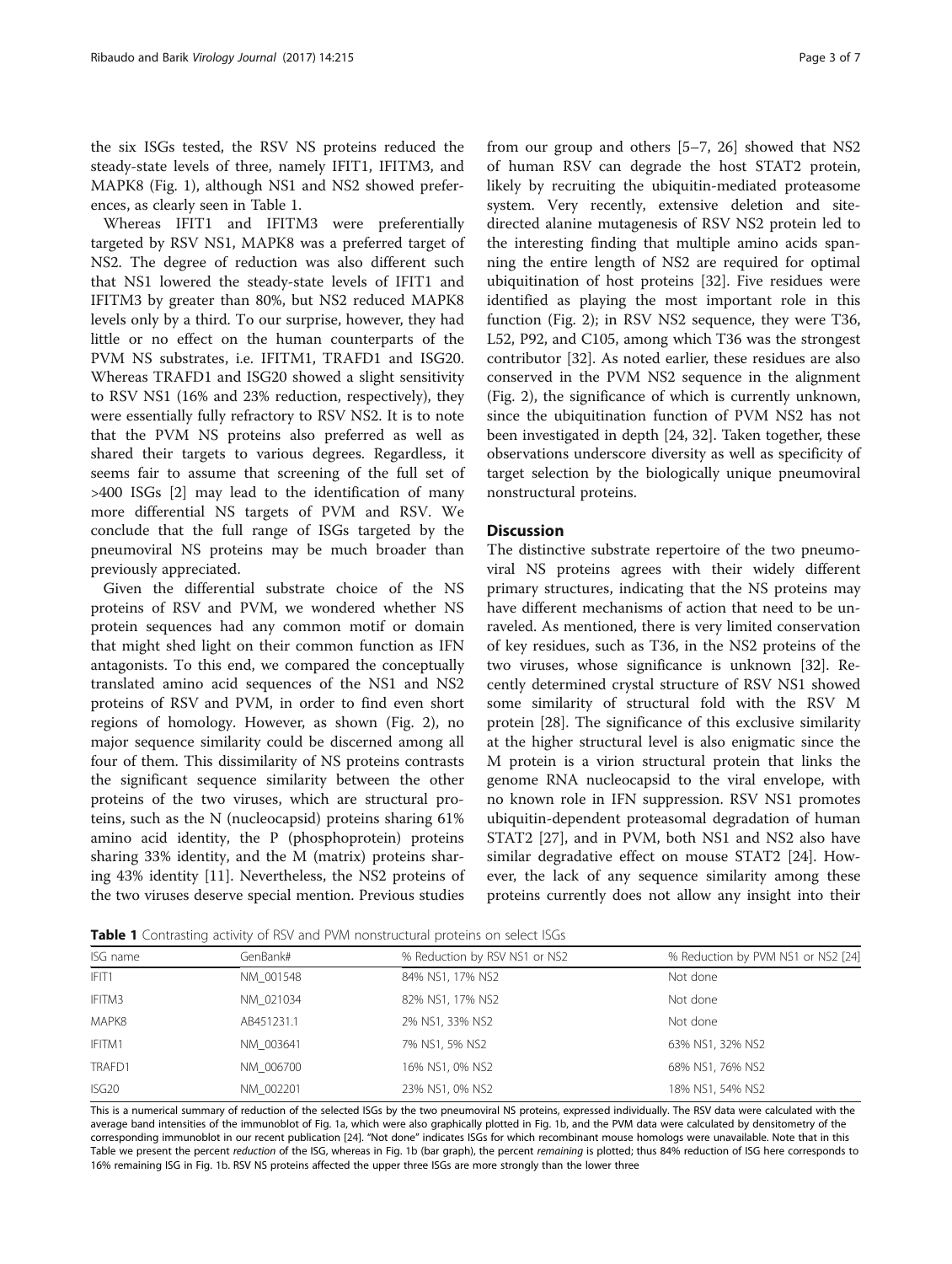<span id="page-3-0"></span>

scores, generated by the default parameters of the same program, reveals that the NS1 and NS2 orthologs of the two viruses are slightly more similar

to each other than NS1 and NS2 of the same virus, perhaps suggesting that NS1 and NS2 evolved independently

mechanism. This is in contrast, for example, the IFNantagonist V proteins of the Rubulavirus genus of this family, all of which degrade STAT proteins by assembling cellular proteasomes and possess conserved sequences such as a Cys-rich zinc-binding domain [\[33](#page-5-0)]. Although there is experimental evidence that RSV NS proteins recruit ubiquitin-dependent proteasomal complexes, the exact composition and substrate specificity of these complexes remain unknown; it is also unknown whether PVM NS proteins form similar complexes [[6](#page-5-0)–[9](#page-5-0), [24, 27](#page-5-0)]. It is unlikely that there will be a common sequence motif among all the ISG substrates that the NS proteins recognize. At the same time, the NS proteins do not affect the vast majority of cellular proteins including the NS-resistant ISGs. Of note, both NS1 and NS2 of RSV have been shown to possess several other functions that need to be reconciled with their ISG-targeting activity; such functions include inhibition of apoptosis by both proteins [[34, 35](#page-5-0)], regulation of cell cycle by NS1, NS2-mediated direct inhibition of RIG-I (retinoic acid-inducible gene I) [\[36](#page-5-0)], which is the proximal sensor of viral RNA in the IFN induction cascade, and NS1-mediated reduction of the transcriptional activity of IRF3 (IFN regulatory factor 3), which is a transcription factor for the IFN genes [\[37](#page-5-0)]. Clearly, the molecular mechanism of how the sequence diversity of

the pneumoviral NS proteins as well as their multiple substrates still allow target specificity will be a fascinating area of future research.

At this time, we have not screened the ISGs for their ability to inhibit RSV; however, all three NS substrates reported here have a strong likelihood to function as antiviral. The IFIT (interferon-induced proteins with tetratricopeptide repeats) family in human consists of four TPR-domain proteins, of which IFIT1 is the most abundantly induced, following exposure of the cells to IFN [[38](#page-5-0)]. Recent studies have revealed strong antiviral activity of IFIT1 against several viruses [\[38](#page-5-0)–[46](#page-5-0)], including two viruses of the Paramyxoviridae family, i.e. PIV3 and PIV5 [[29](#page-5-0), [41](#page-5-0)]. IFIT1 inhibits the translation of mRNA with unmethylated 5′-cap [\[42](#page-5-0)–[46](#page-5-0)] and RSV mRNA caps may be only partially methylated [\[47](#page-5-0), [48](#page-5-0)]. Thus, RSV may be significantly sensitive to IFIT1-mediated translational inhibition. As proposed previously, IFIT1 may also recognize 5′-triphosphate (5′-ppp) viral RNA [\[49](#page-6-0)], such as the RSV leader RNA or leader-readthrough RNA [[50, 51](#page-6-0)], but the outcome of these interactions cannot be easily predicted.

IFITM3, a member of the IFITM (IFN-induced transmembrane protein) family of proteins, is located in the endocytic membrane; it has been shown to strongly inhibit West Nile virus (WNV) and dengue virus (DENV)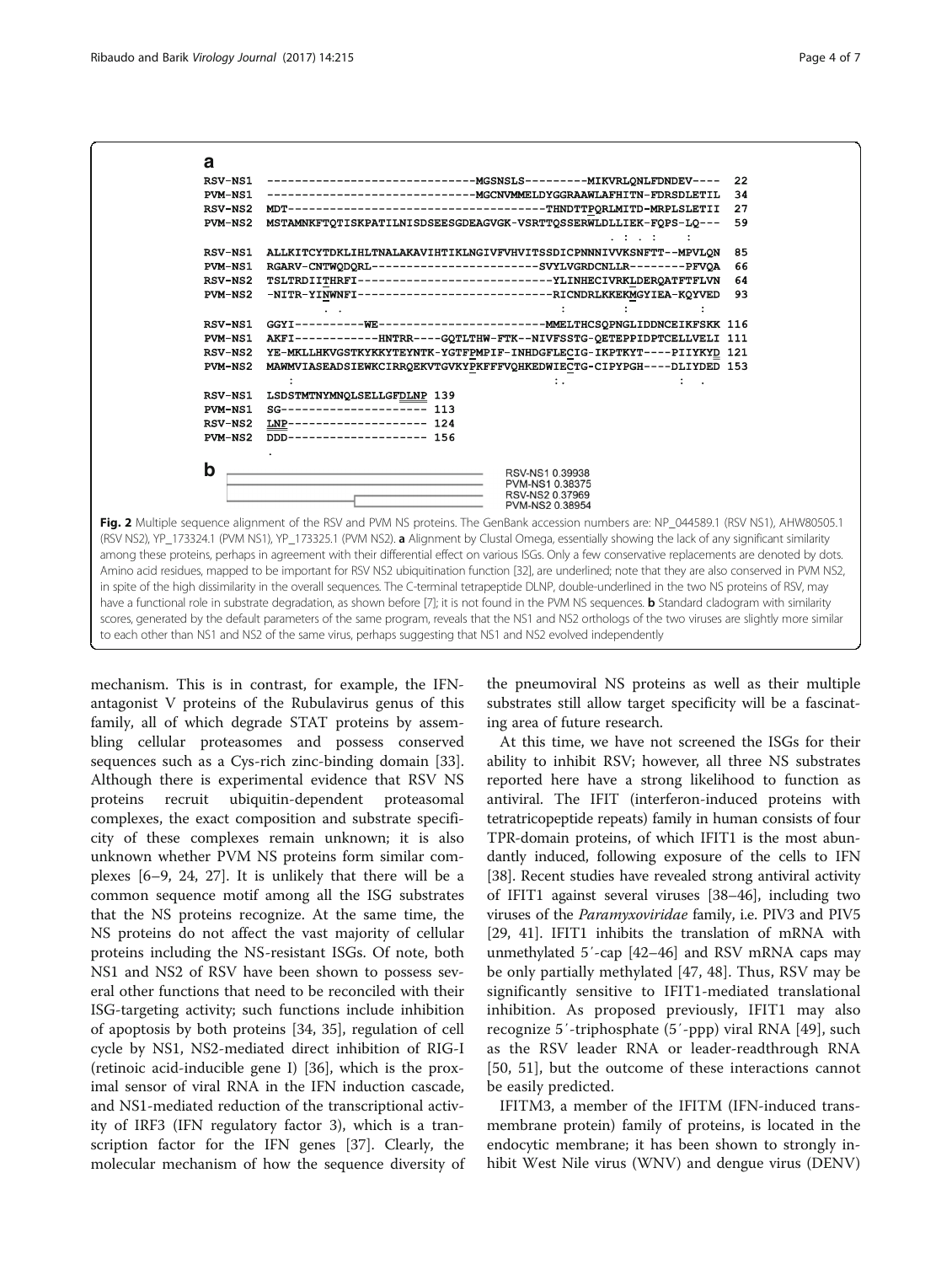[[52\]](#page-6-0), but had no effect on PIV3 [[29](#page-5-0)], likely because fusion of paramyxoviruses including PIV3 occurs at the cell surface without an endocytic requirement. RSV, however, is an exception in this family, as it depends on endocytic entry for the activation of its fusion protein (F) by a second proteolytic cleavage [\[53\]](#page-6-0). It is thus conceivable that endocytic IFITM3 may act as a roadblock to RSV entry and processing.

In contrast, IFITM1 is the only member of the IFITM family that is localized in the cell membrane [\[54](#page-6-0), [55\]](#page-6-0); it is not a target of RSV NS proteins (Fig. [1](#page-1-0)) and may also have no role in RSV entry or egress. Lastly, the role of MAPK8 (Mitogen Activated Protein Kinase 8) in viral regulation may take many forms, since MAP kinases in general act as an integration point for myriad cellular signals [\[56](#page-6-0)], some of which may affect RSV. We do note that the ability of NS to target a host innate immune protein may not necessarily correlate with the ability of the protein to inhibit the virus, even though it makes evolutionary sense from the viral standpoint; in other words, we cannot conceive of a simple protein-protein interaction mechanism by which the NS proteins will exclusively recognize those proteins of the host cell that possess antiviral activity. Regardless, targeting the ISGs may have endowed pneumoviruses with superior IFN resistance; for example, one of the earliest comparative studies revealed that IFN concentrations of 10,000 U/ml inhibits RSV growth in cell culture by only  $\sim$ 15-fold while reducing PIV3 growth by 1000- to 10,000-fold [[57](#page-6-0)].

## Conclusion

Our results have shown that the IFN-antagonistic pneumoviral nonstructural (NS) proteins, which are essential for optimal virus growth, suppress a much larger repertoire of host IFN-pathway factors than was previously conceived. Acting singly and/or together, the NS1 and NS2 proteins of both pneumoviruses, namely RSV and PVM, reduce the levels of multiple ISG proteins, the ultimate antiviral factors of the IFN system. The highly dissimilar and unique primary structures of the NS proteins and their ability to target equally diverse ISGs, but in a specific manner, have raised intriguing questions about their evolution and mechanisms of action.

## Limitations

We have used ISG over-expressing cell lines here, which may not produce exactly the same amount of ISG proteins as in an IFN-stimulated cell. These cell lines are also in HEK293 background, which are not physiological hosts of RSV infection. However, the RSV NS proteins can suppress a wide range of substrate concentration, expressed from diverse vectors [[6](#page-5-0), [7, 27](#page-5-0)], and can also antagonize IFN concentrations varying over a range of 500–10,000 U/ml [[57\]](#page-6-0). Regarding the recombinant

expression of NS proteins, we have used single amounts of the pCAGGS-NS plasmids that were pre-optimized to produce the same amounts of NS as in RSV-infected cells [\[6](#page-5-0)]. We used HEK293 cells, which are deficient in the STING-cGAS pathway [[58](#page-6-0), [59](#page-6-0)], to avoid spurious induction of IFN response by the transfected NS plasmids, since recent studies have discovered that this pathway is activated by cytoplasmic DNA. Finally, we have assumed that the RSV NS proteins promote degradation of the ISGs tested here, based on the proteasomal degradation of several other IFN-pathway proteins by these NS proteins, observed by several groups, as described earlier. However, our attempt to directly test this by the use of proteasomal inhibitors, such as MG132, met with technical problems because it was difficult to find an optimal concentration of MG132 that would significantly restore ISG levels without exerting cytotoxic effect on the HEK293 strain in which the ISG cell lines are created. Evidently, the mechanism of reduction of diverse ISGs by NS proteins will await further studies.

#### Abbreviations

HRP: Horseradish peroxidase; IFIT: Interferon-induced proteins with tetratricopeptide repeats; IFITM: Interferon-induced transmembrane protein; IFN: Interferon; ISG: Interferon-stimulated gene; MAP K8: Mitogen-activated protein kinase 8; NS: Nonstructural; PIV3: Parainfluenza virus type 3; PVM: Pneumonia virus of mice; RSV: Respiratory syncytial virus; STAT: Signal transducers and activators of transcription; Tet: Tetracycline; TPR: Tetratricopeptide repeat; TRAFD1: TRAF-type zinc finger domaincontaining protein 1

#### Acknowledgements

We thank Dr. Ju-Tao Guo (Baruch S. Blumberg Institute, PA, USA) for the ISG-expressing cell lines.

#### Funding

This research was supported in part by NIH grant AI109569. The publication cost of this paper was paid by the personal funds of SB.

#### Availability of data and materials

All data generated and analyzed during this study are included in this article. No recombinant plasmid was constructed specifically for this study.

#### Authors' contributions

MR contributed to experiments, design, and analysis, and SB to concept, analysis, and writing. Both authors read and approved the manuscript at multiple stages.

#### Ethics approval

No animals or human subjects were used in these studies.

#### Consent for publication

Not applicable.

#### Competing interests

The authors declare that they have no competing interests.

#### Publisher's Note

Springer Nature remains neutral with regard to jurisdictional claims in published maps and institutional affiliations.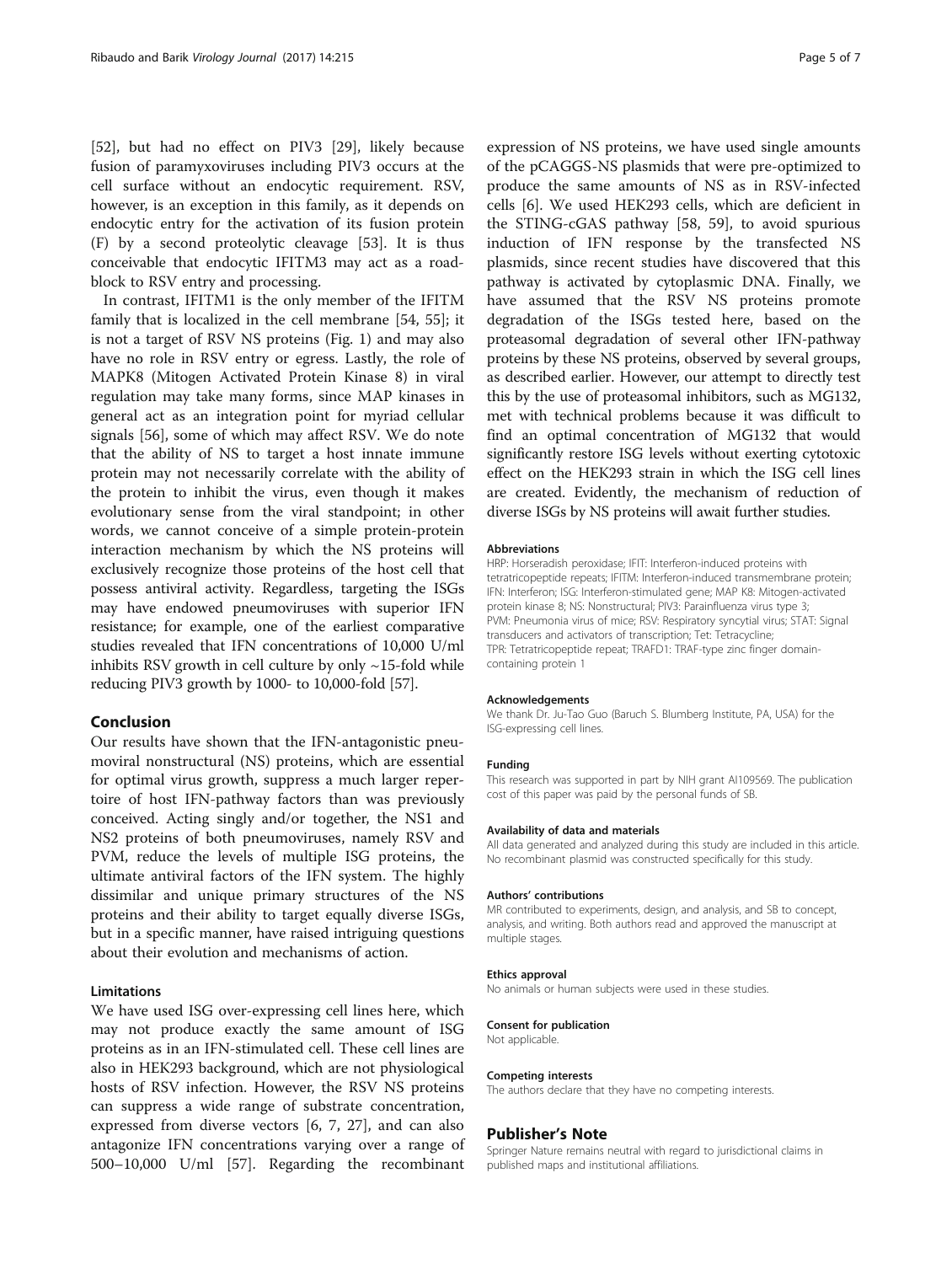### <span id="page-5-0"></span>Received: 1 September 2017 Accepted: 27 October 2017 Published online: 06 November 2017

#### References

- 1. Borden EC, Williams BR. Interferon-stimulated genes and their protein products: what and how? J Interf Cytokine Res. 2011;31:1–4.
- 2. Schneider WM, Chevillotte MD, Rice CM. Interferon-stimulated genes: a complex web of host defenses. Annu Rev Immunol. 2014;32:513–45.
- 3. Chatterjee S, Basler CF, Amarasinghe GK, et al. Molecular mechanisms of innate immune inhibition by non-segmented negative-sense RNA viruses. J Mol Biol. 2016;428:3467–82.
- 4. Devasthanam AS. Mechanisms underlying the inhibition of interferon signaling by viruses. Virulence. 2014;5:270–7.
- 5. Ramaswamy M, Shi L, Varga SM, et al. Respiratory syncytial virus nonstructural protein 2 specifically inhibits type I interferon signal transduction. Virology. 2006;344:328–39.
- 6. Swedan S, Musiyenko A, Barik S. Respiratory syncytial virus nonstructural proteins decrease levels of multiple members of the cellular interferon pathways. J Virol. 2009;83:9682–93.
- 7. Swedan S, Andrews J, Majumdar T, et al. Multiple functional domains and complexes of the two nonstructural proteins of human respiratory syncytial virus contribute to interferon suppression and cellular location. J Virol. 2011;85:10090–100.
- 8. Goswami R, Majumdar T, Dhar J, et al. Viral degradasome hijacks mitochondria to suppress innate immunity. Cell Res. 2013;23:1025–42.
- 9. Barik S. Respiratory syncytial virus mechanisms to interfere with type 1 interferons. Curr Top Microbiol Immunol. 2013;372:173–91.
- 10. Horsfall FL, Hahn RG. A pneumonia virus of Swiss mice. Proc Soc Exp Biol Med. 1939;40:684–6.
- 11. Easton AJ, Domachowske JB, Rosenberg HF. Animal pneumoviruses: molecular genetics and pathogenesis. Clin Microbiol Rev. 2004;17:390–412.
- 12. Rosenberg HF, Domachowske JB. Pneumonia virus of mice: severe respiratory infection in a natural host. Immunol Lett. 2008;118:6–12.
- 13. Krempl CD, Lamirande EW, Collins PL. Complete sequence of the RNA genome of pneumonia virus of mice (PVM). Virus Genes. 2005;30:237–49.
- 14. Teng MN, Collins PL. Altered growth characteristics of recombinant respiratory syncytial viruses which do not produce NS2 protein. J Virol. 1999;73:466–73.
- 15. Teng MN, Whitehead SS, Bermingham A, et al. Recombinant respiratory syncytial virus that does not express the NS1 or M2-2 protein is highly attenuated and immunogenic in chimpanzees. J Virol. 2000;74:9317–21.
- 16. Bossert B, Marozin S, Conzelmann KK. Nonstructural proteins NS1 and NS2 of bovine respiratory syncytial virus block activation of interferon regulatory factor 3. J Virol. 2003;77:8661–8.
- 17. Jin H, Zhou H, Cheng X, et al. Recombinant respiratory syncytial viruses with deletions in the NS1, NS2, SH, and M2-2 genes are attenuated in vitro and in vivo. Virology. 2000;273:210–8.
- 18. Schlender J, Bossert B, Buchholz U, et al. Bovine respiratory syncytial virus nonstructural proteins NS1 and NS2 cooperatively antagonize alpha/beta interferon-induced antiviral response. J Virol. 2000;74:8234–42.
- 19. Jin H, Zhou H, Cheng X, et al. Evaluation of recombinant respiratory syncytial virus gene deletion mutants in African green monkeys for their potential as live attenuated vaccine candidates. Vaccine. 2003;21:3647–52.
- 20. Valarcher JF, Furze J, Wyld S, et al. Role of alpha/beta interferons in the attenuation and immunogenicity of recombinant bovine respiratory syncytial viruses lacking NS proteins. J Virol. 2003;77:8426–39.
- 21. Spann KM, Tran KC, Chi B, et al. Suppression of the induction of alpha, beta, and lambda interferons by the NS1 and NS2 proteins of human respiratory syncytial virus in human epithelial cells and macrophages. J Virol. 2004;78:4363–269.
- 22. Heinze B, Frey S, Mordstein M, et al. Both nonstructural proteins NS1 and NS2 of pneumonia virus of mice are inhibitors of the interferon type I and type III responses in vivo. J Virol. 2011;85:4071–84.
- 23. Buchholz UJ, Ward JM, Lamirande EW, et al. Deletion of nonstructural proteins NS1 and NS2 from pneumonia virus of mice attenuates viral replication and reduces pulmonary cytokine expression and disease. J Virol. 2009;83:1969–80.
- 24. Dhar J, Barik S. Unique nonstructural proteins of pneumonia virus of mice (PVM) promote degradation of interferon (IFN) pathway components and IFN-stimulated gene proteins. Sci Rep. 2016;6:38139.
- 25. Spann KM, Tran KC, Collins PL. Effects of nonstructural proteins NS1 and NS2 of human respiratory syncytial virus on interferon regulatory factor 3, NF-kappaB, and proinflammatory cytokines. J Virol. 2005;79:5353–62.
- 26. Lo MS, Brazas RM, Holtzman MJ. Respiratory syncytial virus nonstructural proteins NS1 and NS2 mediate inhibition of Stat2 expression and alpha/ beta interferon responsiveness. J Virol. 2005;79:9315–9.
- 27. Elliott J, Lynch OT, Suessmuth Y, et al. Respiratory syncytial virus NS1 protein degrades STAT2 by using the Elongin-Cullin E3 ligase. J Virol. 2007;81:3428–36.
- 28. Chatterjee S, Luthra P, Esaulova E, et al. Structural basis for human respiratory syncytial virus NS1-mediated modulation of host responses. Nat Microbiol. 2017;2:17101.
- 29. Rabbani MA, Ribaudo M, Guo JT, et al. Identification of interferonstimulated gene proteins that inhibit human parainfluenza virus type 3. J Virol. 2016;90:11145–56.
- 30. Jiang D, Guo H, Xu C, et al. Identification of three interferon-inducible cellular enzymes that inhibit the replication of hepatitis C virus. J Virol. 2008;82:1665–78.
- 31. Sievers F, Wilm A, Dineen D, et al. Fast, scalable generation of high-quality protein multiple sequence alignments using Clustal omega. Mol Syst Biol. 2011;7:539.
- 32. Whelan JN, Tran KC, van Rossum DB, Teng MN. Identification of respiratory syncytial virus nonstructural protein 2 residues essential for exploitation of the host ubiquitin system and inhibition of innate immune responses. J Virol. 2016;90:6453–63.
- 33. Ramachandran A, Horvath CM. Paramyxovirus disruption of interferon signal transduction: STATus report. J Interf Cytokine Res. 2009;29:531–57.
- 34. Wu W, Tran KC, Teng MN, Heesom KJ, Matthews DA, Barr JN, Hiscox JA. The interactome of the human respiratory syncytial virus NS1 protein highlights multiple effects on host cell biology. J Virol. 2012;86:7777–89.
- 35. Bitko V, Shulyayeva O, Mazumder B, Musiyenko A, Ramaswamy M, Look DC, Barik S. Nonstructural proteins of respiratory syncytial virus suppress premature apoptosis by an NF-kappaB-dependent, interferon-independent mechanism and facilitate virus growth. J Virol. 2007;81:1786–95.
- 36. Ling Z, Tran KC, Teng MN. Human respiratory syncytial virus nonstructural protein NS2 antagonizes the activation of beta interferon transcription by interacting with RIG-I. J Virol. 2009;83:3734–42.
- 37. Ren J, Liu T, Pang L, Li K, Garofalo RP, Casola A, Bao X. A novel mechanism for the inhibition of interferon regulatory factor-3-dependent gene expression by human respiratory syncytial virus NS1 protein. J Gen Virol. 2011;92:2153–9.
- 38. Fensterl V, Sen GC. Interferon-induced Ifit proteins: their role in viral pathogenesis. J Virol. 2015;89:2462–8.
- 39. Raychoudhuri A, Shrivastava S, Steele R, et al. ISG56 and IFITM1 proteins inhibit hepatitis C virus replication. J Virol. 2011;85:12881–9.
- 40. Saikia P, Fensterl V, Sen GC. The inhibitory action of P56 on select functions of E1 mediates interferon's effect on human papillomavirus DNA replication. J Virol. 2010;84:13036–9.
- 41. Andrejeva J, Norsted H, Habjan M, et al. ISG56/IFIT1 is primarily responsible for interferon-induced changes to patterns of parainfluenza virus type 5 transcription and protein synthesis. J Gen Virol. 2013;94:59–68.
- 42. Daffis S, Szretter KJ, Schriewer J, et al. 2′-O methylation of the viral mRNA cap evades host restriction by IFIT family members. Nature. 2010;468:452–6.
- 43. Szretter KJ, Daniels BP, Cho H, et al. 2′-O methylation of the viral mRNA cap by West Nile virus evades ifit1-dependent and -independent mechanisms of host restriction in vivo. PLoS Pathog. 2012;8:e1002698.
- 44. Habjan M, Hubel P, Lacerda L, et al. Sequestration by IFIT1 impairs translation of 2'O-unmethylated capped RNA. PLoS Pathog. 2013;9: e1003663.
- 45. Kimura T, Katoh H, Kayama H, et al. Ifit1 inhibits Japanese encephalitis virus replication through binding to 5′ capped 2′-O unmethylated RNA. J Virol. 2013;87:9997–10003.
- 46. Kumar P, Sweeney TR, Skabkin MA, et al. Inhibition of translation by IFIT family members is determined by their ability to interact selectively with the 5′-terminal regions of cap0-, cap1- and 5'ppp- mRNAs. Nucleic Acids Res. 2014;42:3228–45.
- 47. Barik S. The structure of the 5' terminal cap of the respiratory syncytial virus mRNA. J Gen Virol. 1993;74:485–90.
- Liuzzi M, Mason SW, Cartier M, et al. Inhibitors of respiratory syncytial virus replication target cotranscriptional mRNA guanylylation by viral RNA-dependent RNA polymerase. J Virol. 2005;79:13105–15.